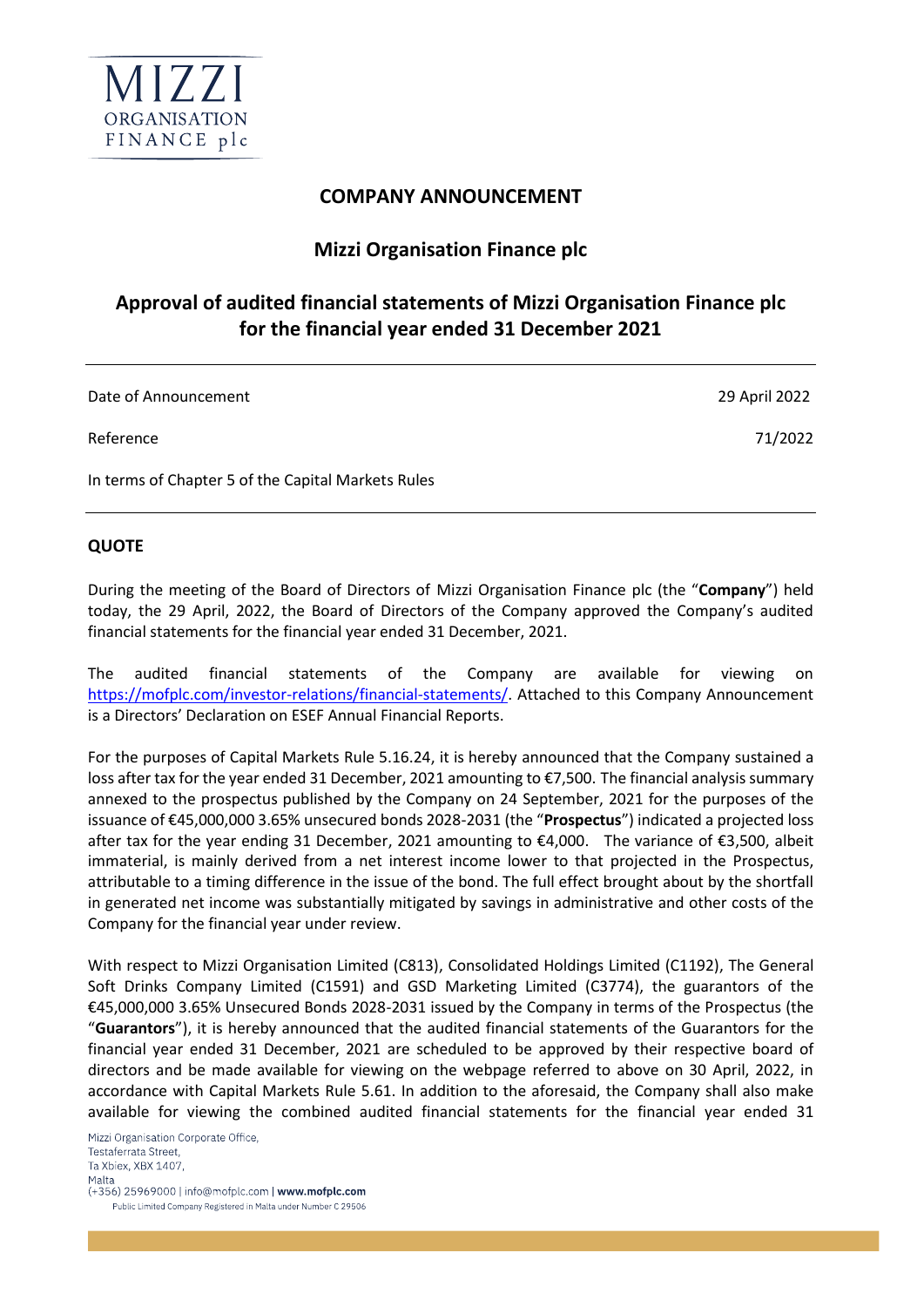

December, 2021 relative to The Mizzi Organisation, the conglomerate of companies which includes, amongst others, the Company and the Guarantors, and in respect of which reference was made in the Prospectus.

#### **UNQUOTE**

By order of the Board of Directors.

**Dr. Malcolm Falzon** COMPANY SECRETARY